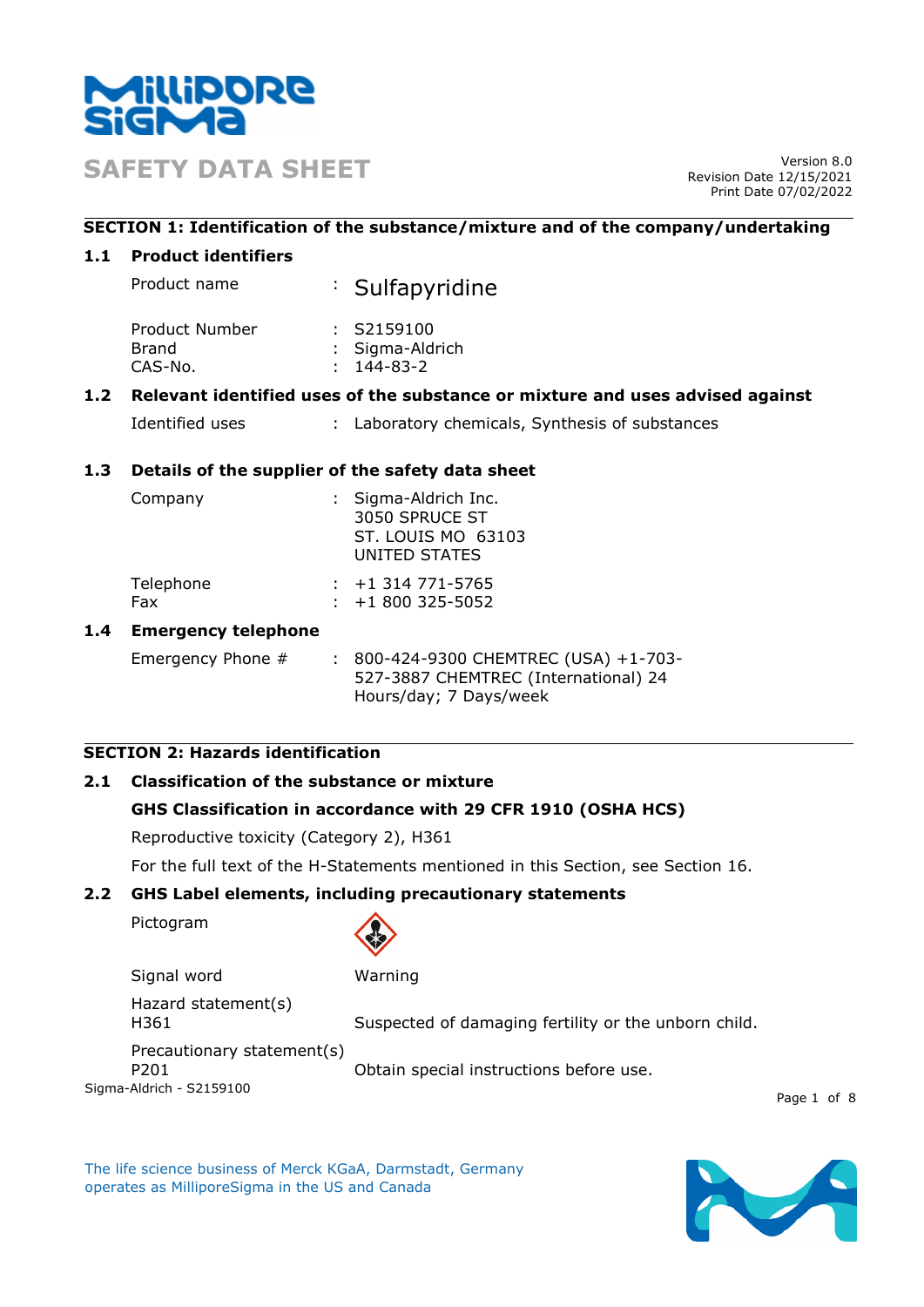| P202             | Do not handle until all safety precautions have been read and<br>understood.     |
|------------------|----------------------------------------------------------------------------------|
| P <sub>280</sub> | Wear protective gloves/ protective clothing/ eye protection/ face<br>protection. |
| $P308 + P313$    | IF exposed or concerned: Get medical advice/ attention.                          |
| P405             | Store locked up.                                                                 |
| P501             | Dispose of contents/ container to an approved waste disposal<br>plant.           |

# **2.3 Hazards not otherwise classified (HNOC) or not covered by GHS**

Caution: Physiologically highly active, therapeutically usable substance. The substance must be handled with the care required for hazardous materials.

# **SECTION 3: Composition/information on ingredients**

#### **3.1 Substances**

| Formula          | : C11H11N3O2S    |
|------------------|------------------|
| Molecular weight | $: 249.3$ g/mol  |
| CAS-No.          | $: 144 - 83 - 2$ |
|                  |                  |

| Component     | Classification | Concentration |  |  |
|---------------|----------------|---------------|--|--|
| Sulfapyridine |                |               |  |  |
|               | Repr. 2; H361  | $\le$ = 100 % |  |  |

For the full text of the H-Statements mentioned in this Section, see Section 16.

# **SECTION 4: First aid measures**

#### **4.1 Description of first-aid measures**

#### **General advice**

Show this material safety data sheet to the doctor in attendance.

#### **If inhaled**

After inhalation: fresh air. Call in physician.

#### **In case of skin contact**

In case of skin contact: Take off immediately all contaminated clothing. Rinse skin with water/ shower. Consult a physician.

#### **In case of eye contact**

After eye contact: rinse out with plenty of water. Call in ophthalmologist. Remove contact lenses.

#### **If swallowed**

After swallowing: immediately make victim drink water (two glasses at most). Consult a physician.

#### **4.2 Most important symptoms and effects, both acute and delayed**

The most important known symptoms and effects are described in the labelling (see section 2.2) and/or in section 11

# **4.3 Indication of any immediate medical attention and special treatment needed** No data available

Sigma-Aldrich - S2159100

Page 2 of 8

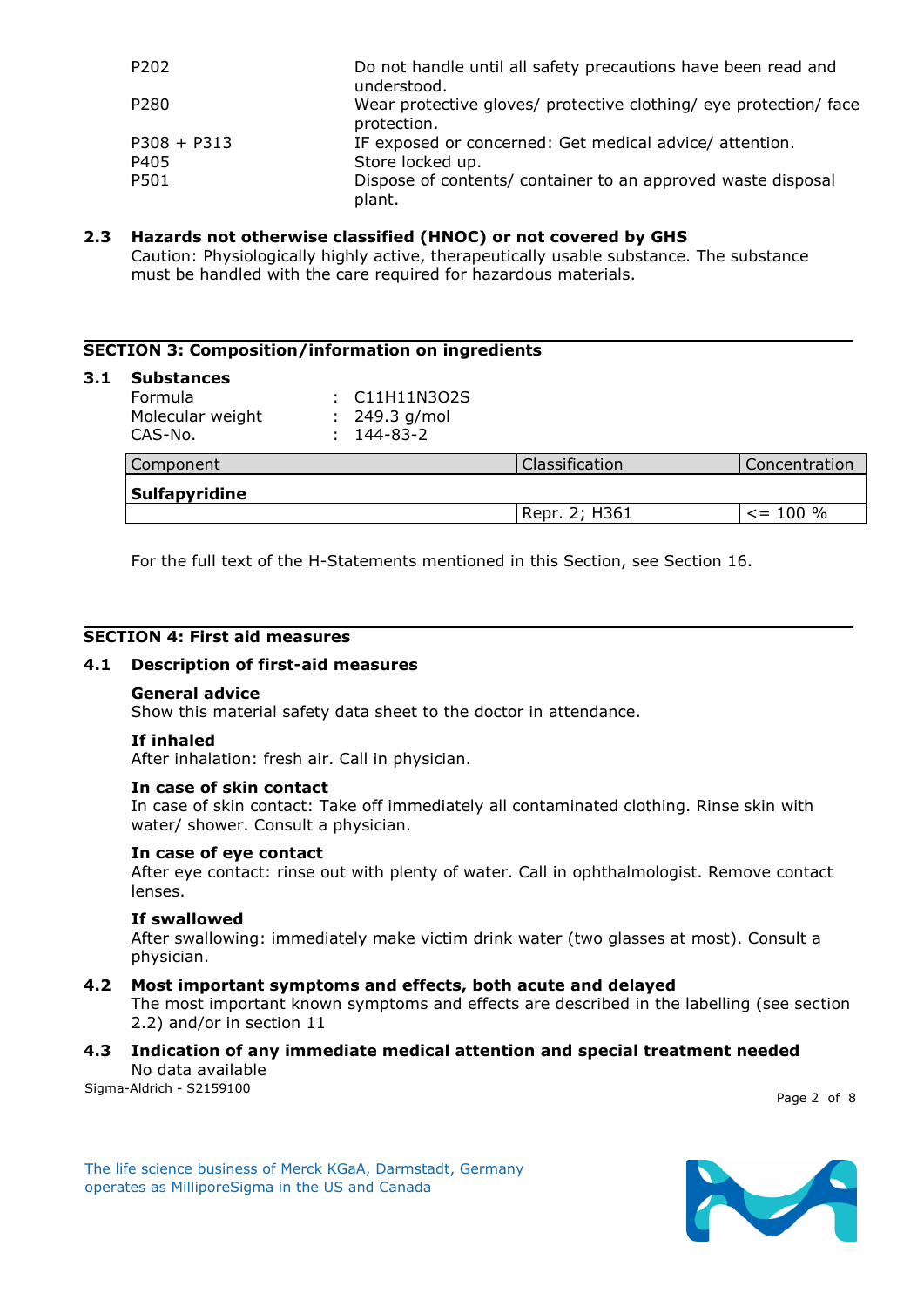#### **SECTION 5: Firefighting measures**

#### **5.1 Extinguishing media**

**Suitable extinguishing media** Water Foam Carbon dioxide (CO2) Dry powder

#### **Unsuitable extinguishing media**

For this substance/mixture no limitations of extinguishing agents are given.

# **5.2 Special hazards arising from the substance or mixture**

Carbon oxides Nitrogen oxides (NOx) Sulfur oxides Combustible. Development of hazardous combustion gases or vapours possible in the event of fire.

#### **5.3 Advice for firefighters**

Stay in danger area only with self-contained breathing apparatus. Prevent skin contact by keeping a safe distance or by wearing suitable protective clothing.

#### **5.4 Further information**

Suppress (knock down) gases/vapors/mists with a water spray jet. Prevent fire extinguishing water from contaminating surface water or the ground water system.

#### **SECTION 6: Accidental release measures**

#### **6.1 Personal precautions, protective equipment and emergency procedures** Advice for non-emergency personnel: Avoid inhalation of dusts. Avoid substance contact. Ensure adequate ventilation. Evacuate the danger area, observe emergency procedures, consult an expert. For personal protection see section 8.

**6.2 Environmental precautions** Do not let product enter drains.

# **6.3 Methods and materials for containment and cleaning up**

Cover drains. Collect, bind, and pump off spills. Observe possible material restrictions (see sections 7 and 10). Take up dry. Dispose of properly. Clean up affected area. Avoid generation of dusts.

#### **6.4 Reference to other sections** For disposal see section 13.

# **SECTION 7: Handling and storage**

- **7.1 Precautions for safe handling** For precautions see section 2.2.
- **7.2 Conditions for safe storage, including any incompatibilities Storage conditions**

Sigma-Aldrich - S2159100

Page 3 of 8

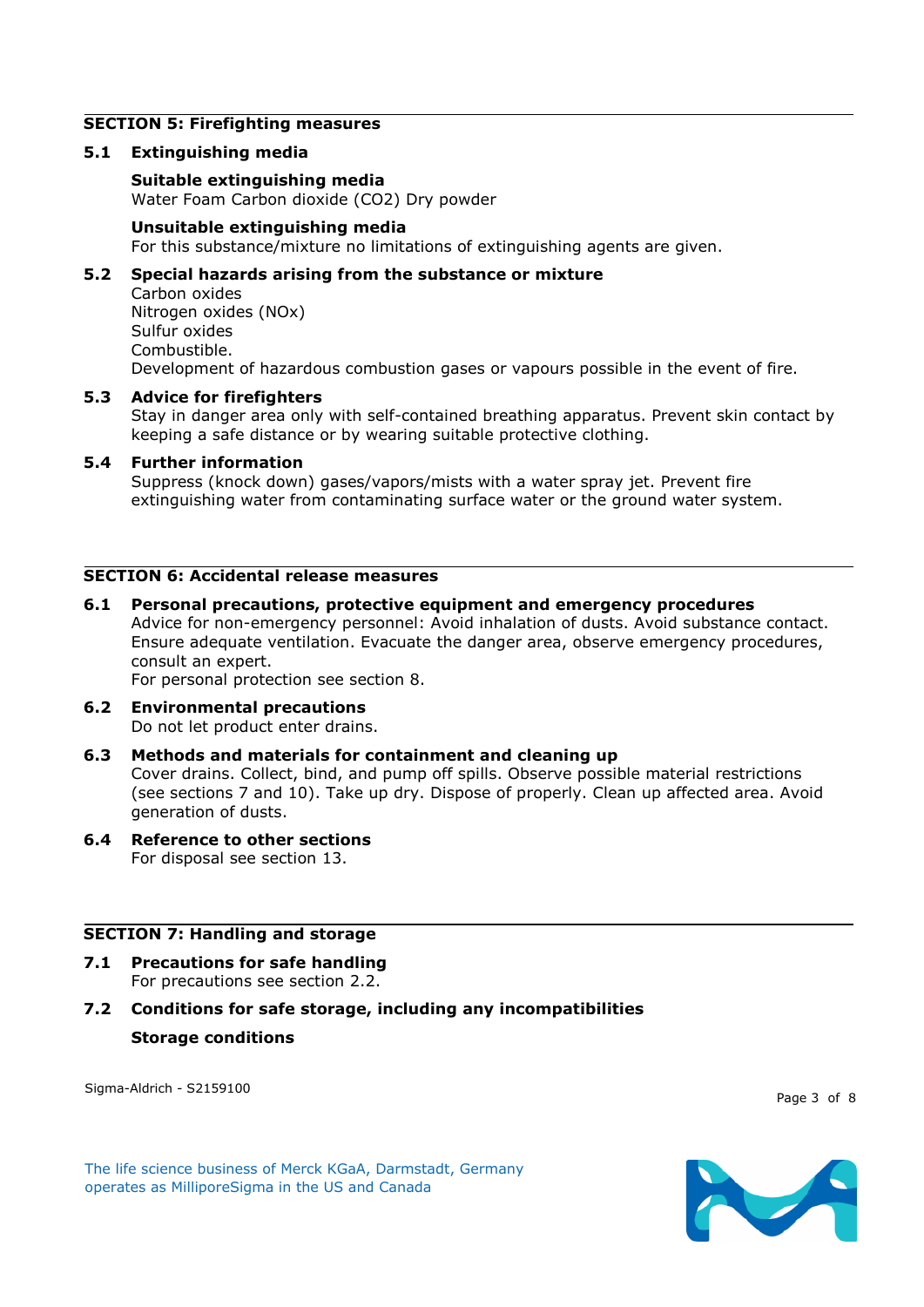Tightly closed. Dry. Keep locked up or in an area accessible only to qualified or authorized persons.

# **Storage stability**

Recommended storage temperature  $2 - 8 °C$ 

# **Storage class**

Storage class (TRGS 510): 11: Combustible Solids

# **7.3 Specific end use(s)**

Apart from the uses mentioned in section 1.2 no other specific uses are stipulated

#### **SECTION 8: Exposure controls/personal protection**

#### **8.1 Control parameters**

# **Ingredients with workplace control parameters**

Contains no substances with occupational exposure limit values.

#### **8.2 Exposure controls**

#### **Appropriate engineering controls**

Change contaminated clothing. Preventive skin protection recommended. Wash hands after working with substance.

# **Personal protective equipment**

#### **Eye/face protection**

Use equipment for eye protection tested and approved under appropriate government standards such as NIOSH (US) or EN 166(EU). Safety glasses

#### **Skin protection**

Handle with impervious gloves.

This recommendation applies only to the product stated in the safety data sheet, supplied by us and for the designated use. When dissolving in or mixing with other substances and under conditions deviating from those stated in EN374 please contact the supplier of CE-approved gloves (e.g. KCL GmbH, D-36124 Eichenzell, Internet: www.kcl.de).

#### Full contact Material: Nitrile rubber Minimum layer thickness: 0.11 mm Break through time: 480 min Material tested: KCL 741 Dermatril® L

# Splash contact

Material: Nitrile rubber Minimum layer thickness: 0.11 mm Break through time: 480 min Material tested: KCL 741 Dermatril® L

#### **Body Protection** protective clothing

**Respiratory protection** required when dusts are generated.

Sigma-Aldrich - S2159100

Page 4 of 8

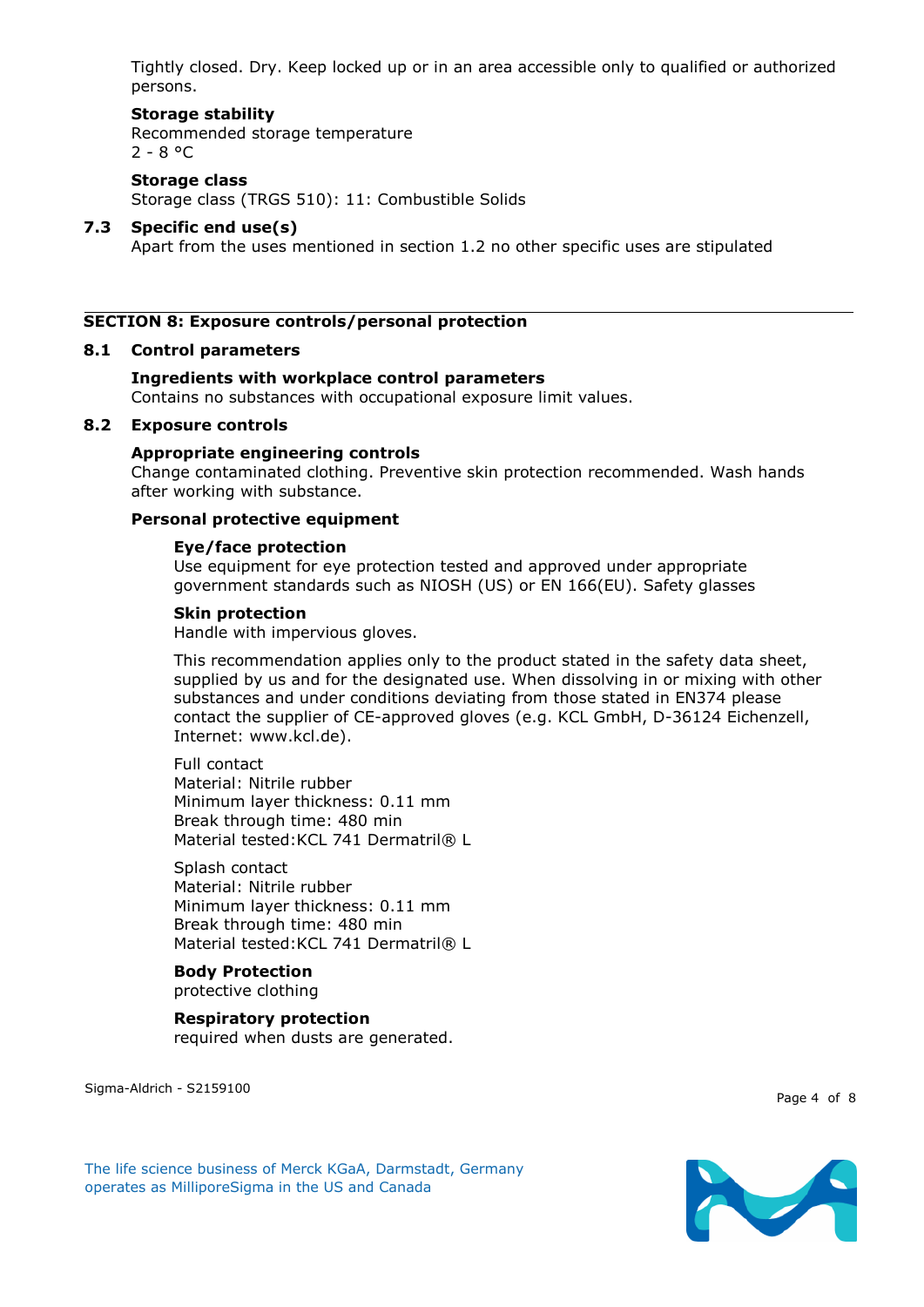Our recommendations on filtering respiratory protection are based on the following standards: DIN EN 143, DIN 14387 and other accompanying standards relating to the used respiratory protection system.

# **Control of environmental exposure**

Do not let product enter drains.

# **SECTION 9: Physical and chemical properties**

#### **9.1 Information on basic physical and chemical properties**

| a)    | Appearance                                         | Form: solid                    |
|-------|----------------------------------------------------|--------------------------------|
| b)    | Odor                                               | No data available              |
| c)    | Odor Threshold                                     | No data available              |
| d)    | pH                                                 | No data available              |
| e)    | Melting<br>point/freezing point                    | Melting point: 192 °C (378 °F) |
| $f$ ) | Initial boiling point<br>and boiling range         | No data available              |
| g)    | Flash point                                        | No data available              |
| h)    | Evaporation rate                                   | No data available              |
| i)    | Flammability (solid,<br>gas)                       | No data available              |
| j)    | Upper/lower<br>flammability or<br>explosive limits | No data available              |
| k)    | Vapor pressure                                     | No data available              |
| I)    | Vapor density                                      | No data available              |
| m)    | Density                                            | No data available              |
|       | Relative density                                   | No data available              |
| n)    | Water solubility                                   | No data available              |
| o)    | Partition coefficient:<br>n-octanol/water          | No data available              |
| p)    | Autoignition<br>temperature                        | No data available              |
| q)    | Decomposition<br>temperature                       | No data available              |
| r)    | Viscosity                                          | No data available              |
| s)    | <b>Explosive properties</b>                        | No data available              |
| t)    | Oxidizing properties                               | none                           |
|       | Called La Calculation 1                            |                                |

#### **9.2 Other safety information** No data available

Sigma-Aldrich - S2159100

Page 5 of 8

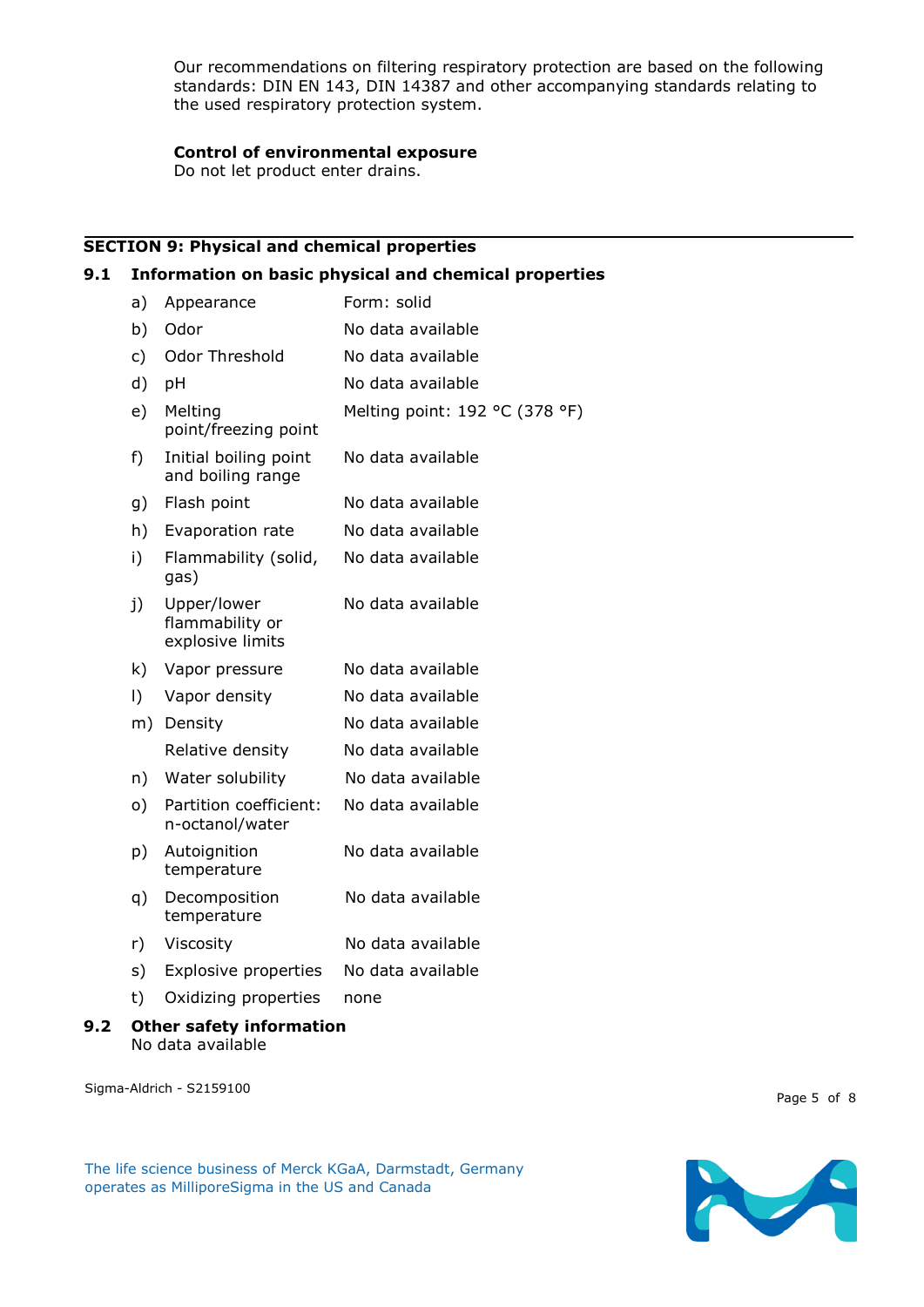# **SECTION 10: Stability and reactivity**

#### **10.1 Reactivity**

The following applies in general to flammable organic substances and mixtures: in correspondingly fine distribution, when whirled up a dust explosion potential may generally be assumed.

# **10.2 Chemical stability**

The product is chemically stable under standard ambient conditions (room temperature) .

**10.3 Possibility of hazardous reactions** No data available

#### **10.4 Conditions to avoid**

no information available

**10.5 Incompatible materials** Strong oxidizing agents

# **10.6 Hazardous decomposition products**

In the event of fire: see section 5

# **SECTION 11: Toxicological information**

#### **11.1 Information on toxicological effects**

#### **Acute toxicity**

LD50 Oral - Rat - 15,800 mg/kg Remarks: Peripheral Nerve and Sensation:Spastic paralysis with or without sensory change. Behavioral:Muscle weakness. Lungs, Thorax, or Respiration:Dyspnea. (RTECS) Inhalation: No data available Dermal: No data available

# **Skin corrosion/irritation**

No data available

**Serious eye damage/eye irritation** No data available

**Respiratory or skin sensitization** No data available

# **Germ cell mutagenicity**

No data available

# **Carcinogenicity**

- IARC: No ingredient of this product present at levels greater than or equal to 0.1% is identified as probable, possible or confirmed human carcinogen by IARC.
- NTP: No ingredient of this product present at levels greater than or equal to 0.1% is identified as a known or anticipated carcinogen by NTP.
- OSHA: No component of this product present at levels greater than or equal to 0.1% is on OSHA's list of regulated carcinogens.

Sigma-Aldrich - S2159100

Page 6 of 8

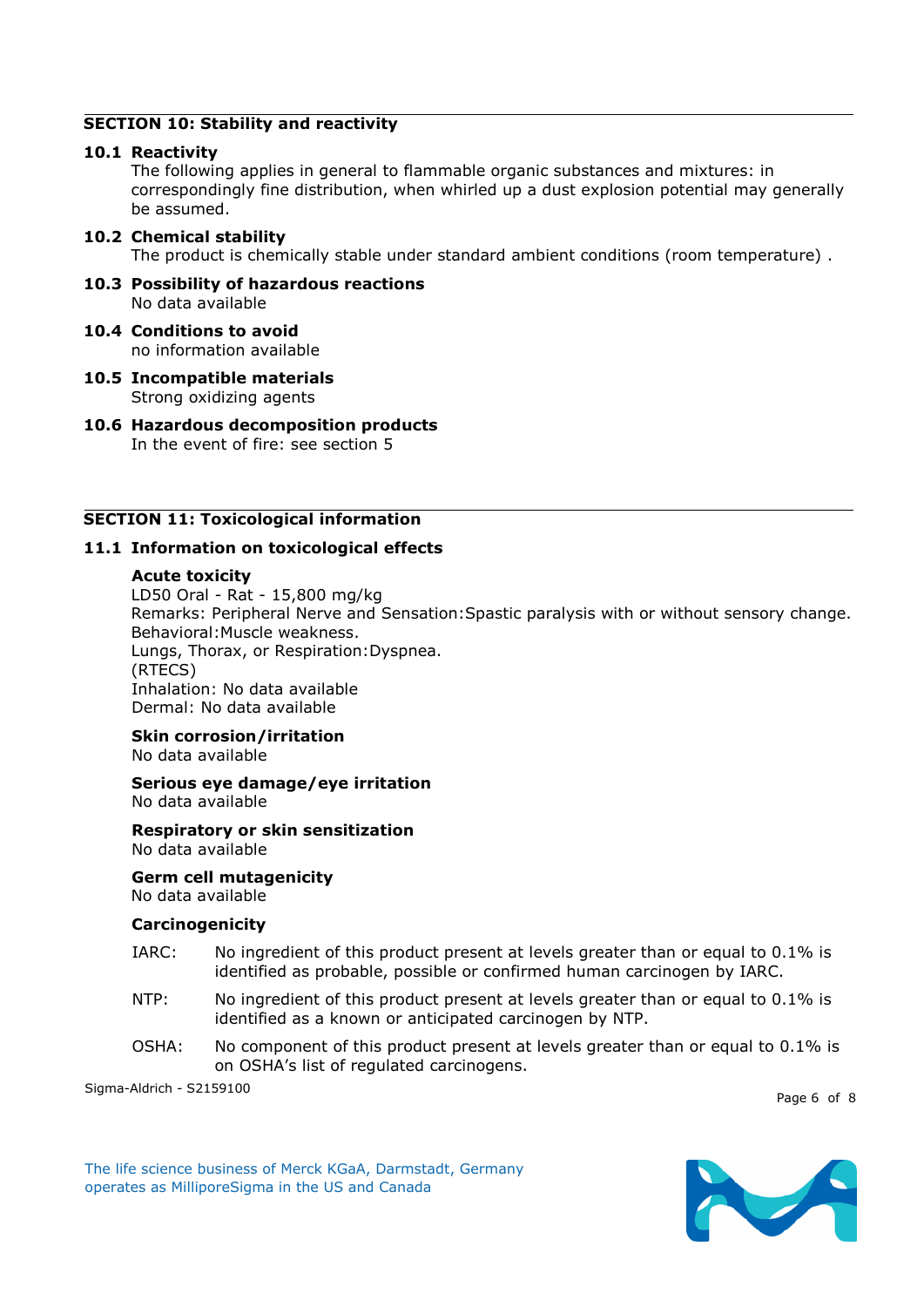# **Reproductive toxicity**

Suspected of damaging the unborn child. Suspected of damaging fertility.

#### **Specific target organ toxicity - single exposure** No data available

**Specific target organ toxicity - repeated exposure** No data available

**Aspiration hazard** No data available

# **11.2 Additional Information**

Drug fever, Nausea, Vomiting, Blood disorders, Bone marrow, Kidney disorders, Liver injury may occur., Skin disorders To the best of our knowledge, the chemical, physical, and toxicological properties have not been thoroughly investigated.

# **SECTION 12: Ecological information**

- **12.1 Toxicity** No data available
- **12.2 Persistence and degradability** No data available
- **12.3 Bioaccumulative potential** No data available
- **12.4 Mobility in soil** No data available
- **12.5 Results of PBT and vPvB assessment** PBT/vPvB assessment not available as chemical safety assessment not required/not conducted
- **12.6 Endocrine disrupting properties** No data available
- **12.7 Other adverse effects**

No data available

# **SECTION 13: Disposal considerations**

# **13.1 Waste treatment methods**

# **Product**

Waste material must be disposed of in accordance with the national and local regulations. Leave chemicals in original containers. No mixing with other waste. Handle uncleaned containers like the product itself. See www.retrologistik.com for processes regarding the return of chemicals and containers, or contact us there if you have further questions.

Sigma-Aldrich - S2159100

Page 7 of 8